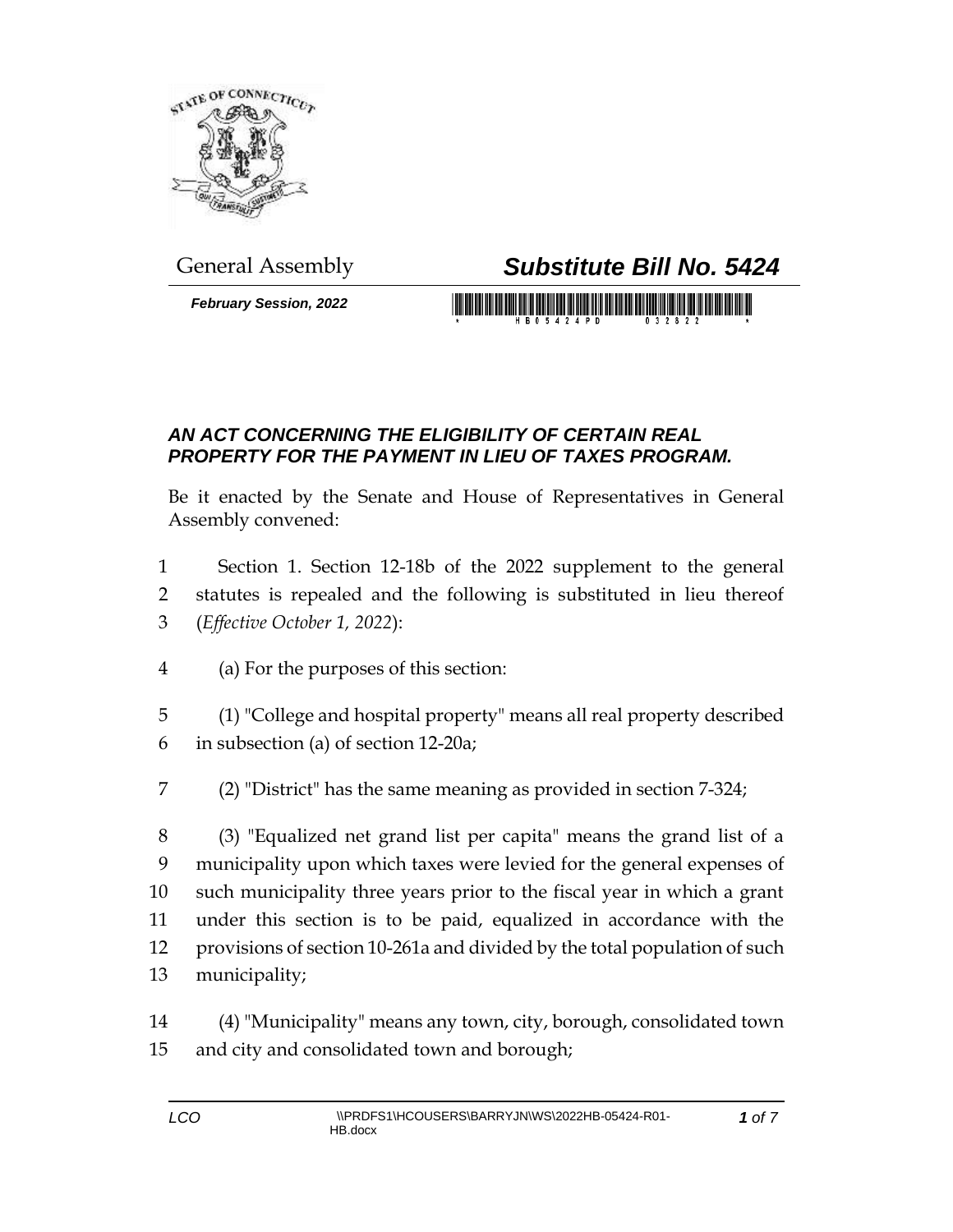(5) "State, municipal or tribal property" means all real property described in subsection (a) of section 12-19a;

 (6) "Tier one municipality" means a municipality with an equalized net grand list per capita of less than one hundred thousand dollars;

 (7) "Tier two municipality" means a municipality with an equalized net grand list per capita of one hundred thousand dollars to two hundred thousand dollars; and

 (8) "Tier three municipality" means a municipality with an equalized net grand list per capita of greater than two hundred thousand dollars.

 (b) Notwithstanding the provisions of sections 12-19a and 12-20a, all funds appropriated for state grants in lieu of taxes shall be payable to municipalities and districts pursuant to the provisions of this section. 28 On or before January first, annually, the Secretary of the Office of Policy and Management shall determine the amount due, as a state grant in lieu of taxes, to each municipality and district in this state wherein college and hospital property is located, **[**and**]** to each municipality and district in this state wherein state, municipal or tribal property, except that which was acquired and used for highways and bridges, but not excepting property acquired and used for highway administration or 35 maintenance purposes, is located, and to each municipality and district in this state wherein any real property exempt from taxation under section 12-81, except for any house of religious worship exempt from 38 taxation pursuant to subdivision (13) of section 12-81, is located.

 (1) The grant payable to any municipality or district for **[**state, municipal or tribal**]** property under the provisions of this section in the fiscal year ending June 30, 2022, and each fiscal year thereafter, shall be equal to the total of **[**:**]** seventy-seven per cent of the property taxes that 43 would have been paid with respect to any real property exempt from taxation under section 12-81, except for any house of religious worship 45 exempt from taxation pursuant to subdivision (13) of section 12-81.

(2) Notwithstanding the provisions of subdivision (1) of this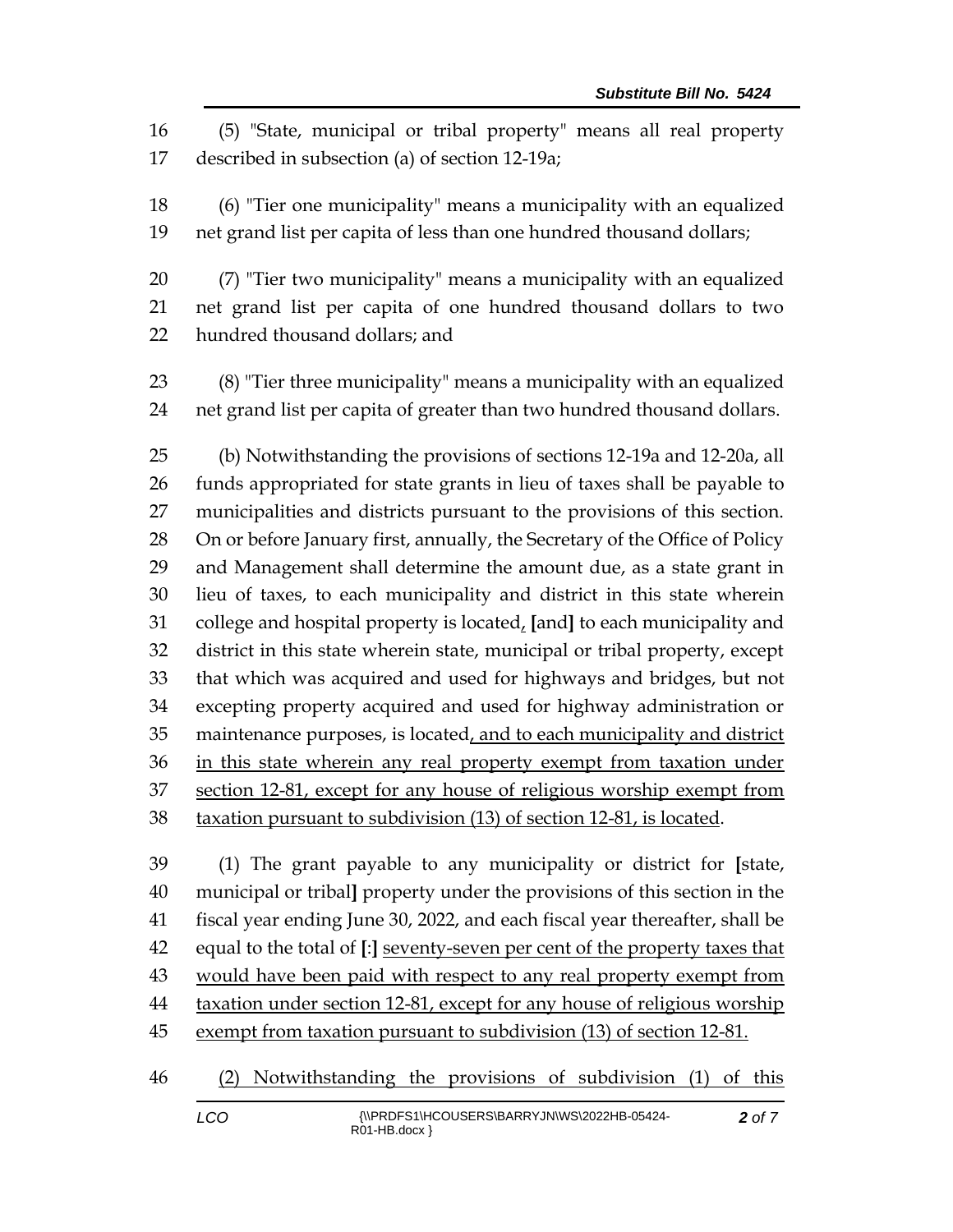subsection, the grant for any real property listed in this subdivision shall be equal to the total of:

 (A) One hundred per cent of the property taxes that would have been paid with respect to any facility designated by the Commissioner of Correction, on or before August first of each year, to be a correctional facility administered under the auspices of the Department of Correction or a juvenile detention center under direction of the Department of Children and Families that was used for incarcerative purposes during the preceding fiscal year. If a list containing the name and location of such designated facilities and information concerning their use for purposes of incarceration during the preceding fiscal year is not available from the Secretary of the State on August first of any year, the Commissioner of Correction shall, on said date, certify to the Secretary of the Office of Policy and Management a list containing such information;

 (B) One hundred per cent of the property taxes that would have been paid with respect to that portion of the John Dempsey Hospital located at The University of Connecticut Health Center in Farmington that is used as a permanent medical ward for prisoners under the custody of the Department of Correction. Nothing in this section shall be construed as designating any portion of The University of Connecticut Health Center John Dempsey Hospital as a correctional facility;

 (C) One hundred per cent of the property taxes that would have been paid on any land designated within the 1983 Settlement boundary and taken into trust by the federal government for the Mashantucket Pequot 72 Tribal Nation on or after June 8, 1999;

 (D) One hundred per cent of the property taxes that would have been paid with respect to the property and facilities owned by the Connecticut Port Authority;

 (E) Subject to the provisions of subsection (c) of section 12-19a, sixty-five per cent of the property taxes that would have been paid with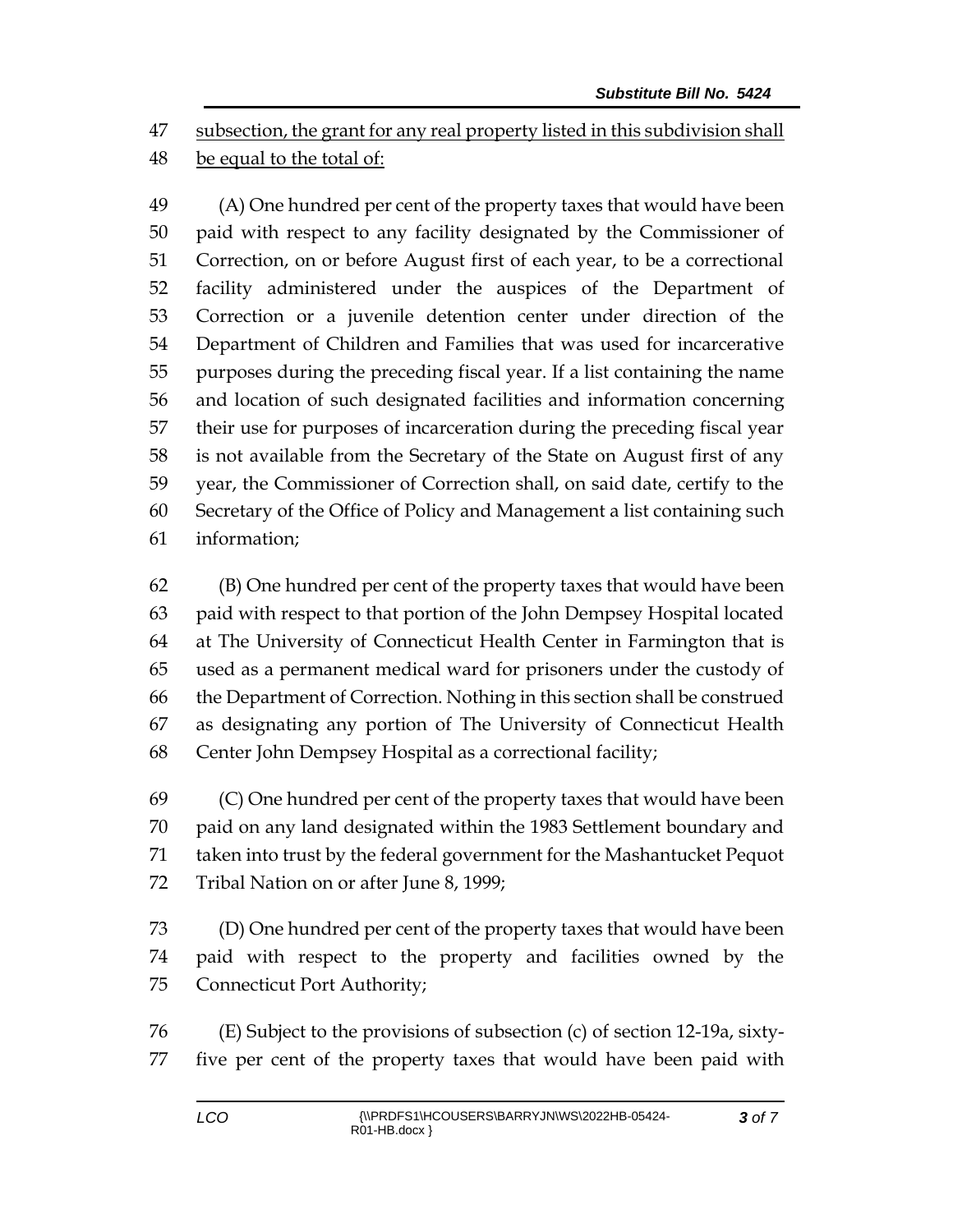respect to the buildings and grounds comprising Connecticut Valley Hospital and Whiting Forensic Hospital in Middletown;

 (F) With respect to any municipality in which more than fifty per cent of the property is state-owned real property, one hundred per cent of the property taxes that would have been paid with respect to such state-owned property;

 (G) Forty-five per cent of the property taxes that would have been paid with respect to all municipally owned airports; except for the exemption applicable to such property, on the assessment list in such municipality for the assessment date two years prior to the commencement of the state fiscal year in which such grant is payable. The grant provided pursuant to this section for any municipally owned airport shall be paid to any municipality in which the airport is located, except that the grant applicable to Sikorsky Airport shall be paid one-half to the town of Stratford and one-half to the city of Bridgeport;

 (H) One hundred per cent of the property taxes that would have been paid with respect to any land designated within the 1983 Settlement boundary and taken into trust by the federal government for the Mashantucket Pequot Tribal Nation prior to June 8, 1999, or taken into trust by the federal government for the Mohegan Tribe of Indians of Connecticut, provided the real property subject to this subparagraph shall be the land only, and shall not include the assessed value of any structures, buildings or other improvements on such land; and

 (I) Forty-five per cent of the property taxes that would have been paid with respect to all other state-owned real property.

 **[**(2)**]** (3) The grant payable to any municipality or district for college and hospital property under the provisions of this section in the fiscal year ending June 30, 2017, and each fiscal year thereafter, shall be equal to the total of seventy-seven per cent of the property taxes that, except 107 for any exemption applicable to any college and hospital property under the provisions of section 12-81, would have been paid with respect to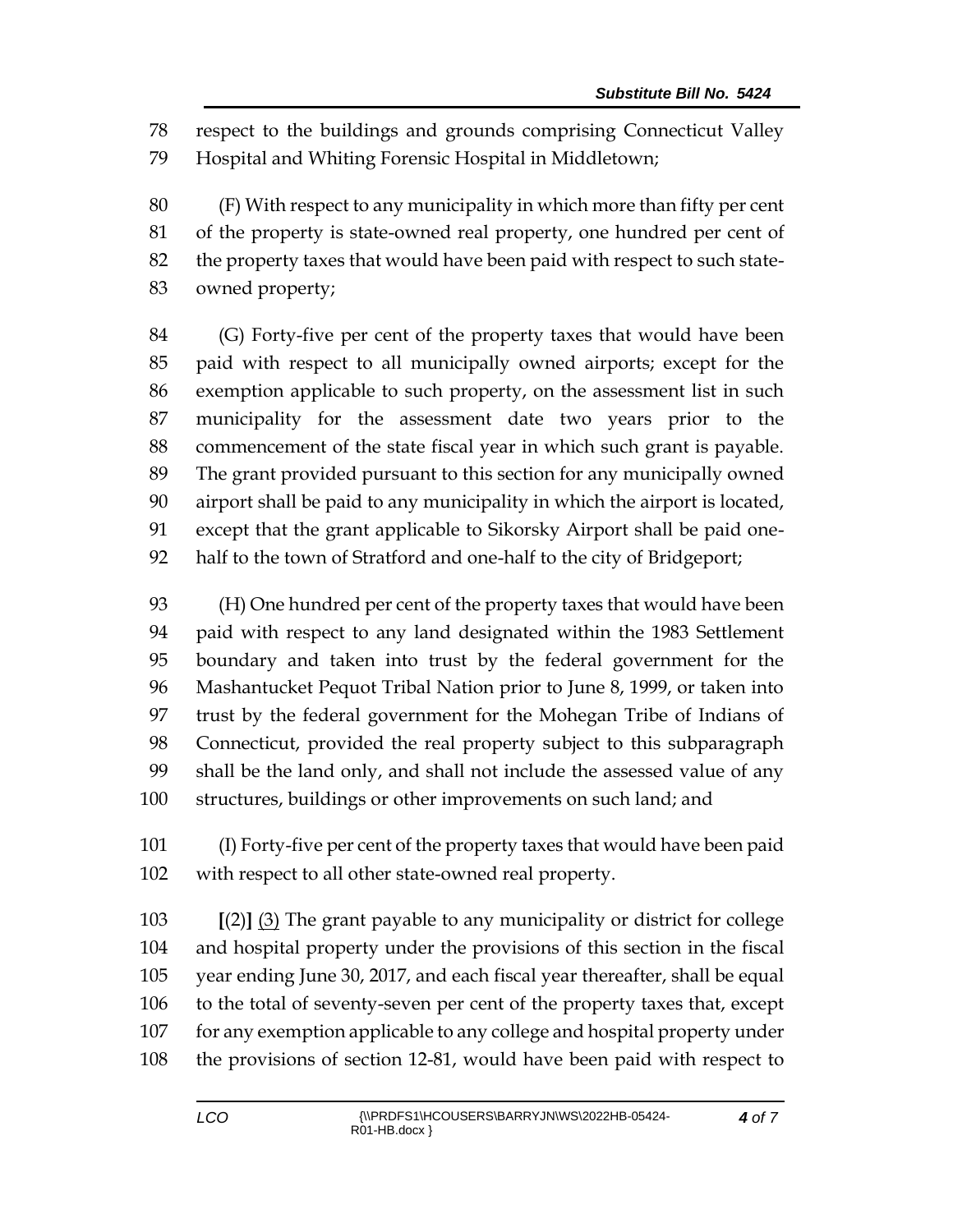college and hospital property on the assessment list in such municipality

or district for the assessment date two years prior to the commencement

of the state fiscal year in which such grant is payable.

 (c) The Secretary of the Office of Policy and Management shall list municipalities, boroughs and districts based on the equalized net grand list per capita. Boroughs and districts shall have the same equalized net grand list per capita as the town, city, consolidated town and city or consolidated town and borough in which such borough or district is located.

 (d) For the fiscal year ending June 30, 2022, and each fiscal year thereafter:

 (1) The total amount of the grants paid to a municipality or district pursuant to the provisions of this subsection shall not be lower than the total amount of the payment in lieu of taxes grants received by such municipality or district for the fiscal year ending June 30, 2021.

 (2) If the total of grants payable to each municipality and district in accordance with the provisions of subsection (b) of this section exceeds the amount appropriated for the purposes of said subsection for a fiscal year:

 (A) Each tier one municipality shall receive fifty per cent of the grant amount payable to such municipality as calculated under subsection (b) of this section;

 (B) Each tier two municipality shall receive forty per cent of the grant amount payable to such municipality as calculated under subsection (b) of this section; and

 (C) Each tier three municipality shall receive thirty per cent of the grant amount payable to such municipality as calculated under subsection (b) of this section.

(3) Each municipality designated as an alliance district pursuant to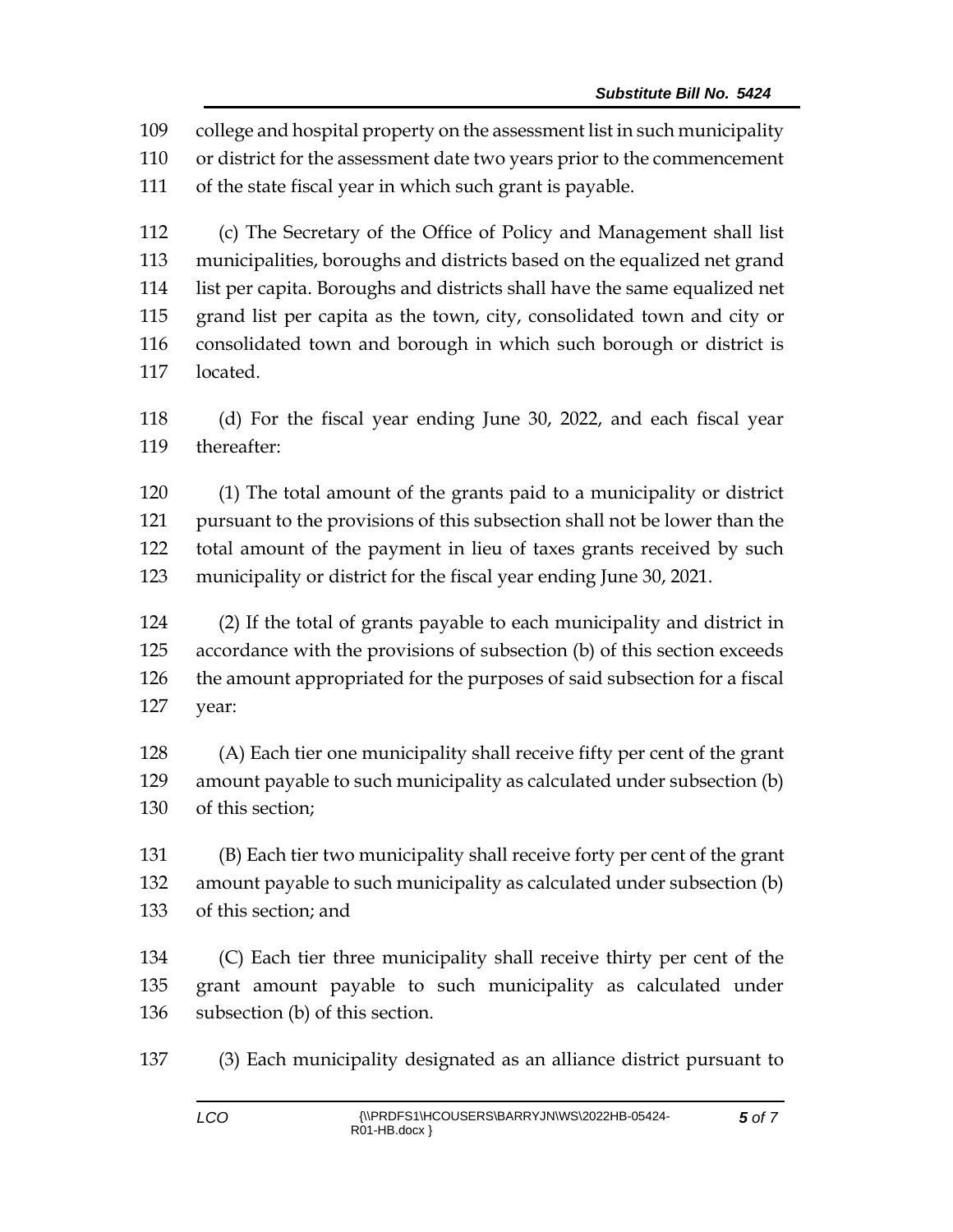section 10-262u or in which more than fifty per cent of the property is state-owned real property shall be classified as a tier one municipality.

 (4) Each district shall receive the same percentage of the grant amount payable to the municipality in which it is located.

 (5) (A) If the total of grants payable to each municipality and district in accordance with the provisions of subsection (b) of this section exceeds the amount appropriated for the purposes of said subsection, but such appropriated amount exceeds the amount required for grants payable to each municipality and district in accordance with the provisions of subdivisions (1) to (4), inclusive, of this subsection, the amount of the grant payable to each municipality and district shall be increased proportionately.

 (B) If the total of grants payable to each municipality and district in accordance with the provisions of subdivisions (1) to (4), inclusive, of this subsection exceeds the amount appropriated for the purposes of said subdivisions, the amount of the grant payable to each municipality and district shall be reduced proportionately, except that no grant shall be reduced below the amount set forth in subdivision (1) of this subsection.

 (e) Notwithstanding the provisions of subsections (a) to (d), inclusive, of this section:

 (1) The grant payable to any municipality or district with respect to a campus of the United States Department of Veterans Affairs Connecticut Healthcare Systems shall be one hundred per cent;

 (2) For any municipality receiving payments under section 15-120ss, property located in such municipality at Bradley International Airport shall not be included in the calculation of any state grant in lieu of taxes pursuant to this section; and

 (3) The city of Bridgeport shall be due five million dollars, on or before the thirtieth day of September, annually, which amount shall be